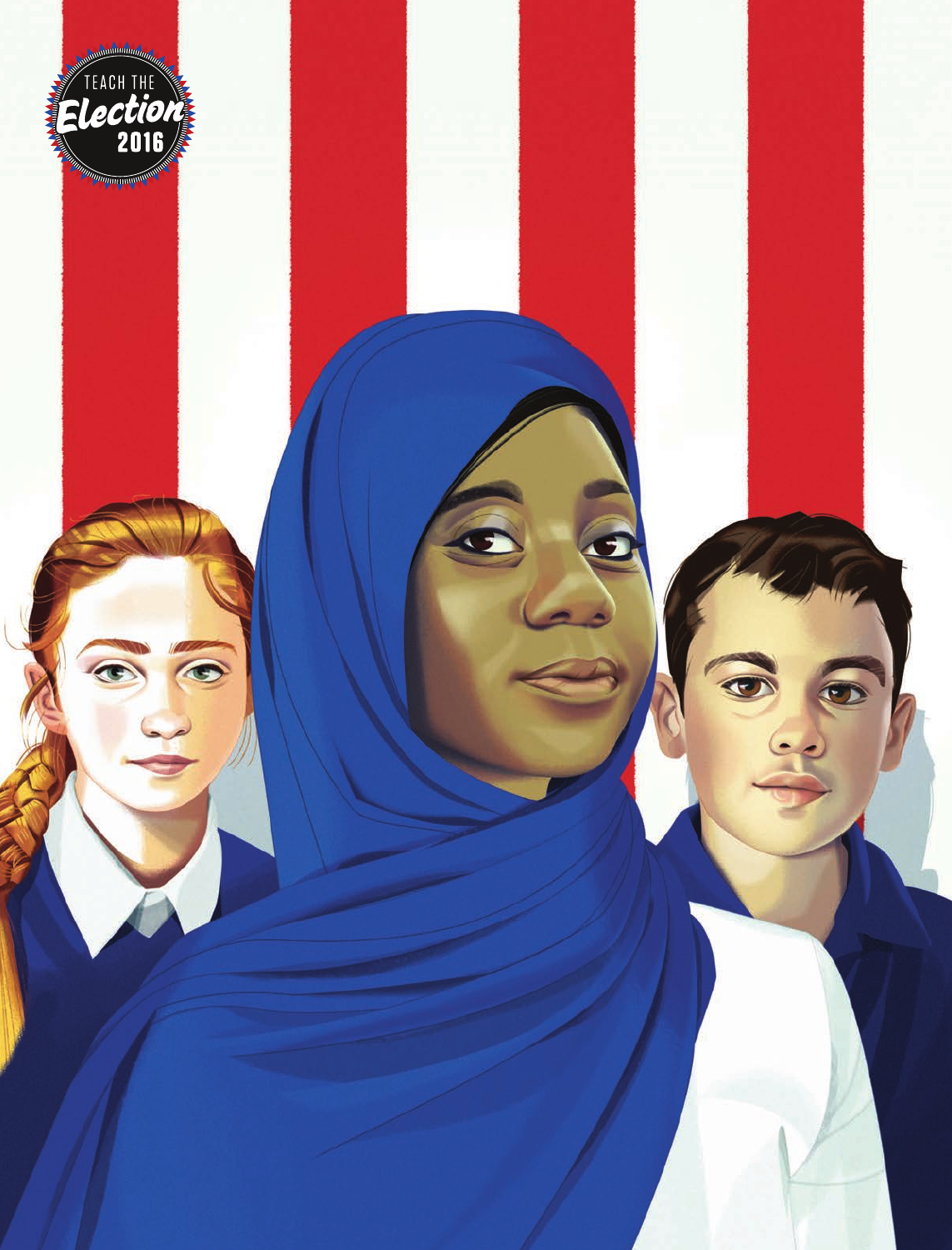#### ILLUSTRATION BY NIGEL BUCHANAN



You want to teach about the election, but there's a lot of hostility and tension getting in the way. Here's your quick guide to surviving the weeks leading up to November 8. **FOR MANY SOCIAL STUDIES TEACHERS**, presidential election season is like a months-long holiday. What could be more fun than giving students a real-time lesson in civic engagement, complete with campaign buttons, stars-and-stripes bunting and mock debates?

But this year, many students across the country are missing out. Why? Because educators are wary of teaching an election that features an inflammatory—often bullying—tone, hostile polarization between parties and candidates, and political promises that target Muslims and immigrants.

This year feels so extreme that nearly half the educators who responded to a Teaching Tolerance survey conducted in March said they hesitated to teach about the 2016 election at all. "It is so inflammatory that no one wants to even discuss it," said one New York middle school administrator via the survey. "Not good when we should be talking about issues."

To help support teaching about the election, we selected five questions and concerns that educators raised repeatedly in our survey. We hope the answers will help you find the fortitude to "teach 2016."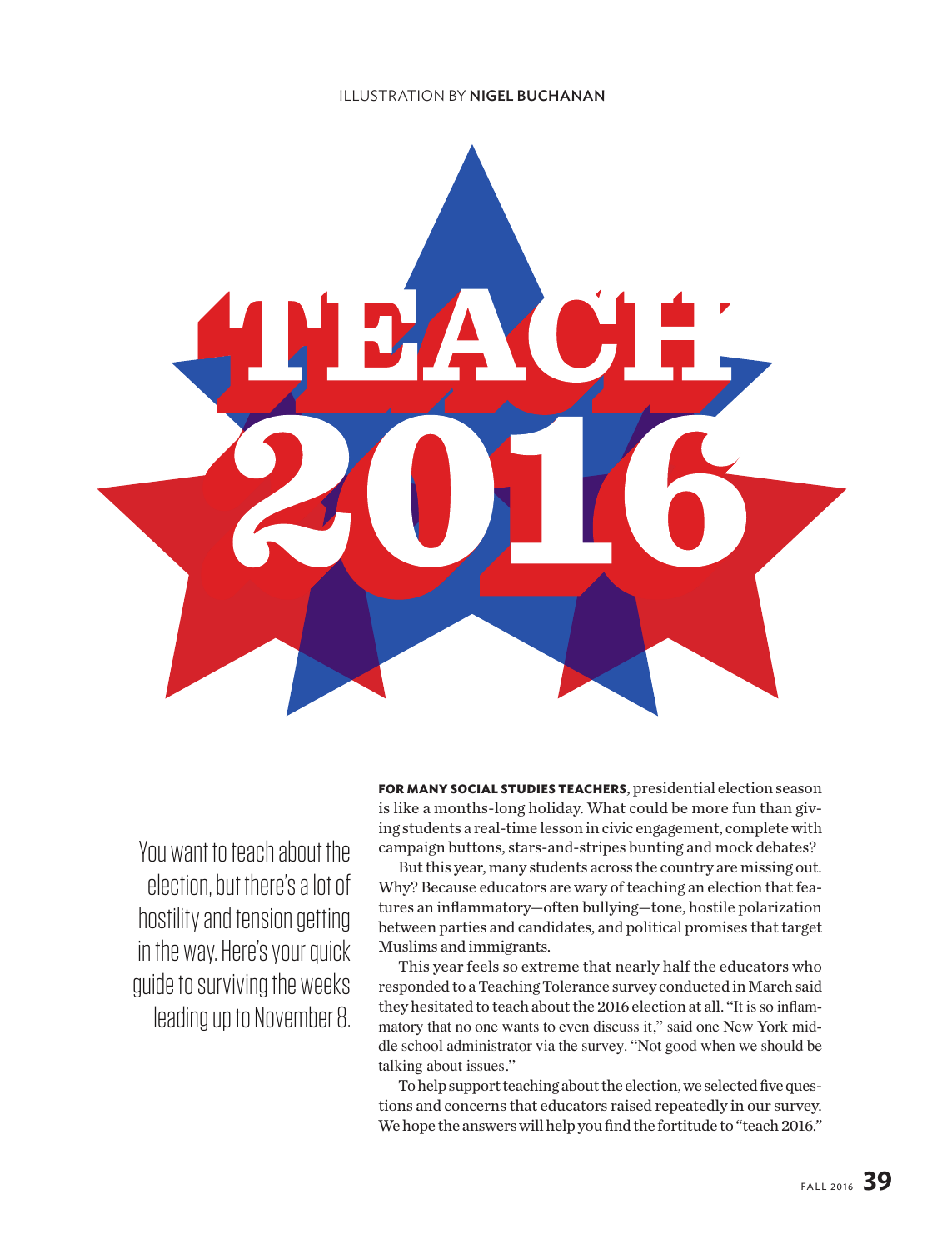# » MY STUDENTS WANT TO KNOW WHY THEY CAN'T USE CERTAIN WORDS OR PHRASES AT SCHOOL WHEN THEY HEAR THE CANDIDATES SAYING THESE SAME WORDS OR PHRASES ON TELEVISION.

If your students are elementary age, begin by reminding them of the norms you have in your classroom about respectful language. Tell them those guidelines have not changed, but that it's time to talk about them again. Ask students why they think someone might use hurtful words or phrases, and encourage them to think of another way to achieve that goal. Situate the words or phrases in settings they understand. (*Is it OK to call people "losers" at a baseball game? No, that's being a poor sport.*) Help them understand that grown-ups may forget or break the rules, but if *everyone* neglected to be kind to one another, the world would be a very hurtful place.

When older students raise this question, invite them to keep asking questions that will build their critical thinking skills. Examples might be, "Who do you think the candidate is trying to appeal to with that language?" or "What political goals do you think he or she is trying to meet?" Show examples from past campaigns that will give them context and allow them to filter language they may hear in the political arena. (See PD Café on page 15 for examples.) Make it clear that this election has more mudslinging than usual, but that your school's standards for civil discourse have not changed, even if standards at debates and town hall meetings have.

If students are repeating language that targets people for their identities, take the opportunity to talk about "othering." With young children, discuss why it can hurt people to focus on only one aspect of their identities. For older students, offer examples of how

othering has been used to perpetuate social divisions in the past. Encourage students to ask, "Does using this language encourage people to view people as different and lesser?" and "Who has more power: the candidate or the people they're talking about?" Grown-ups may forget or break the rules, but if everyone neglected to be kind

## » WHAT CAN I SAY TO A STUDENT WHO REPEATS XENOPHOBIC IDEAS THEY HEARD FROM A CANDIDATE, FAMILY MEMBER OR TRUSTED ADULT?

Xenophobia—a fear of people who are foreign or perceived to be foreign—is hardly new. Although the targeted nationalities change, immigrants have often been the object of intense distrust, even hatred. Offering this historical context can be a first step toward helping students think critically about the comments they're hearing.

Consider discussing the larger subject of immigration: Why do people come to the United States? How have immigrants been received in the past? What contributions have they made? This offers you the opportunity to explore immigrant stories, including stories of discrimination and even violence, in ways that can lead students to re-examine the beliefs they're repeating. (See "If It Can Happen Here ..." on page 31 for a profile of a district that used Teaching Tolerance lessons to curb xenophobic comments.)

It's difficult to tell a student that what they heard was wrong, especially if it came from a parent, but speaking up is imperative. While your first impulse might be to refute the statement, it's more effective to acknowledge that it's an opinion and a hurtful one. Model for students how to look for evidence when derogatory ideas are presented as facts. to one another, the world would<br>Democracy is messy be a very hurtful place.<br>Because no two people are

the same; everyone has different thoughts, opinions, experiences and points of view.

Here are some initial questions you might invite the entire class

- What do you mean by that?
- Where did that idea come from?
- What are the assumptions behind this idea?

to ask:

 Is what's being said true? What's the evidence?

 Can you think of any counterexamples to this statement?

In the long term, make it a habit to test claims in class so that students build their critical thinking muscles.

Finally, plan a lesson on stereotypes so that, when they emerge in class discussions, you can ask, "Wait a sec. Is this a stereotype?"